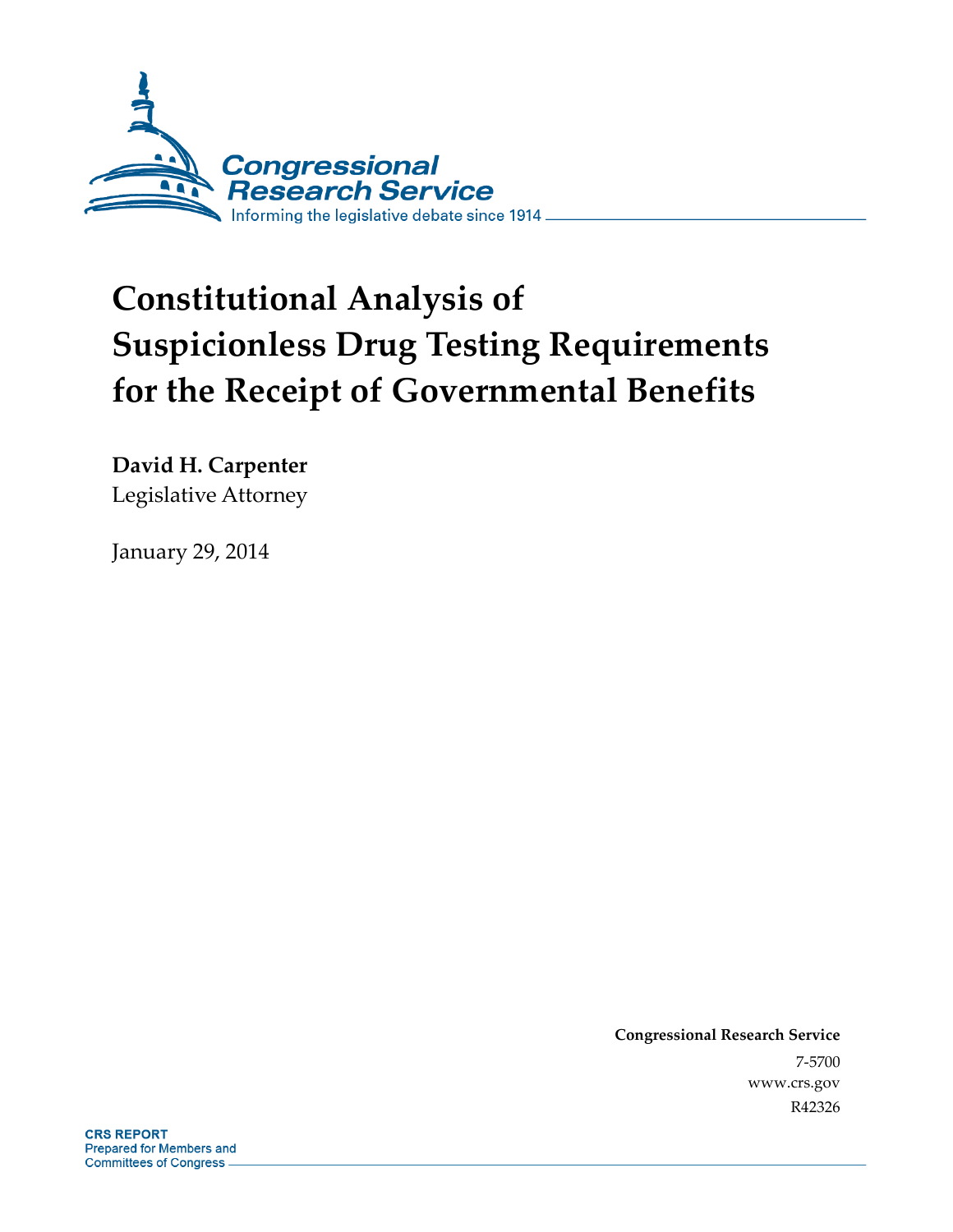## **Summary**

For decades, federal policymakers and state administrators of governmental assistance programs, such as the Temporary Assistance for Needy Families (TANF) block grants (formerly Aid to Families with Dependent Children (AFDC)), the Supplemental Nutrition Assistance Program (SNAP, formerly Food Stamps), the Section 8 Housing Choice Voucher program, and their precursors, have expressed concern about the "moral character" and worthiness of beneficiaries. For example, the Anti-Drug Abuse Act of 1988 made individuals who have three or more convictions for certain drug-related offenses permanently ineligible for various federal benefits. A provision in the Personal Responsibility and Work Opportunity Reconciliation Act of 1996 went a step further by explicitly authorizing states to test TANF beneficiaries for illicit drug use and to sanction recipients who test positive. Some policymakers have shown a renewed interest in conditioning the receipt of governmental benefits on passing drug tests. For example, in February 2012, the President signed into law an amendment to the Social Security Act that authorizes states to condition the receipt of certain unemployment compensation benefits on passing drug tests. Additionally, lawmakers in a majority of states reportedly proposed legislation in 2011, 2012, and 2013 that would require drug testing beneficiaries of governmental assistance under certain circumstances, while at least nine state governments over that time have enacted such legislation.

Federal or state laws that condition the initial or ongoing receipt of governmental benefits on passing drug tests without regard to individualized suspicion of illicit drug use may be subject to constitutional challenge. To date, two state laws requiring suspicionless drug tests as a condition to receiving governmental benefits have sparked litigation, and neither case has been fully litigated on the merits. The U.S. Supreme Court has not rendered an opinion on such a law; however, the Court has issued decisions on drug testing programs in other contexts that have guided the few lower court opinions on the subject.

Constitutional challenges to suspicionless governmental drug testing most often focus on issues of personal privacy and Fourth Amendment protections against "unreasonable searches." For searches to be reasonable, they generally must be based on individualized suspicion unless the government can show a "special need" warranting a deviation from the norm. However, governmental benefit programs like TANF, SNAP, unemployment compensation, and housing assistance do not naturally evoke special needs grounded in public safety that the Supreme Court has recognized in the past. Thus, if lawmakers wish to pursue the objective of reducing the likelihood of taxpayer funds going to individuals who abuse drugs through drug testing, legislation that only requires individuals to submit to a drug test based on an individualized suspicion of drug use is less likely to run afoul of the Fourth Amendment. Additionally, governmental drug testing procedures that restrict the sharing of test results and limit the negative consequences of failed tests to the assistance program in question would be on firmer constitutional ground.

Numerous CRS reports focusing on policy issues associated with governmental benefit programs also are available, including CRS Report R40946, *The Temporary Assistance for Needy Families Block Grant: An Introduction*, by Gene Falk; CRS Report R42054, *The Supplemental Nutrition Assistance Program (SNAP): Categorical Eligibility*, by Gene Falk and Randy Alison Aussenberg; CRS Report RL34591, *Overview of Federal Housing Assistance Programs and Policy*, by Maggie McCarty et al.; and CRS Report RL33362, *Unemployment Insurance: Programs and Benefits*, by Julie M. Whittaker and Katelin P. Isaacs.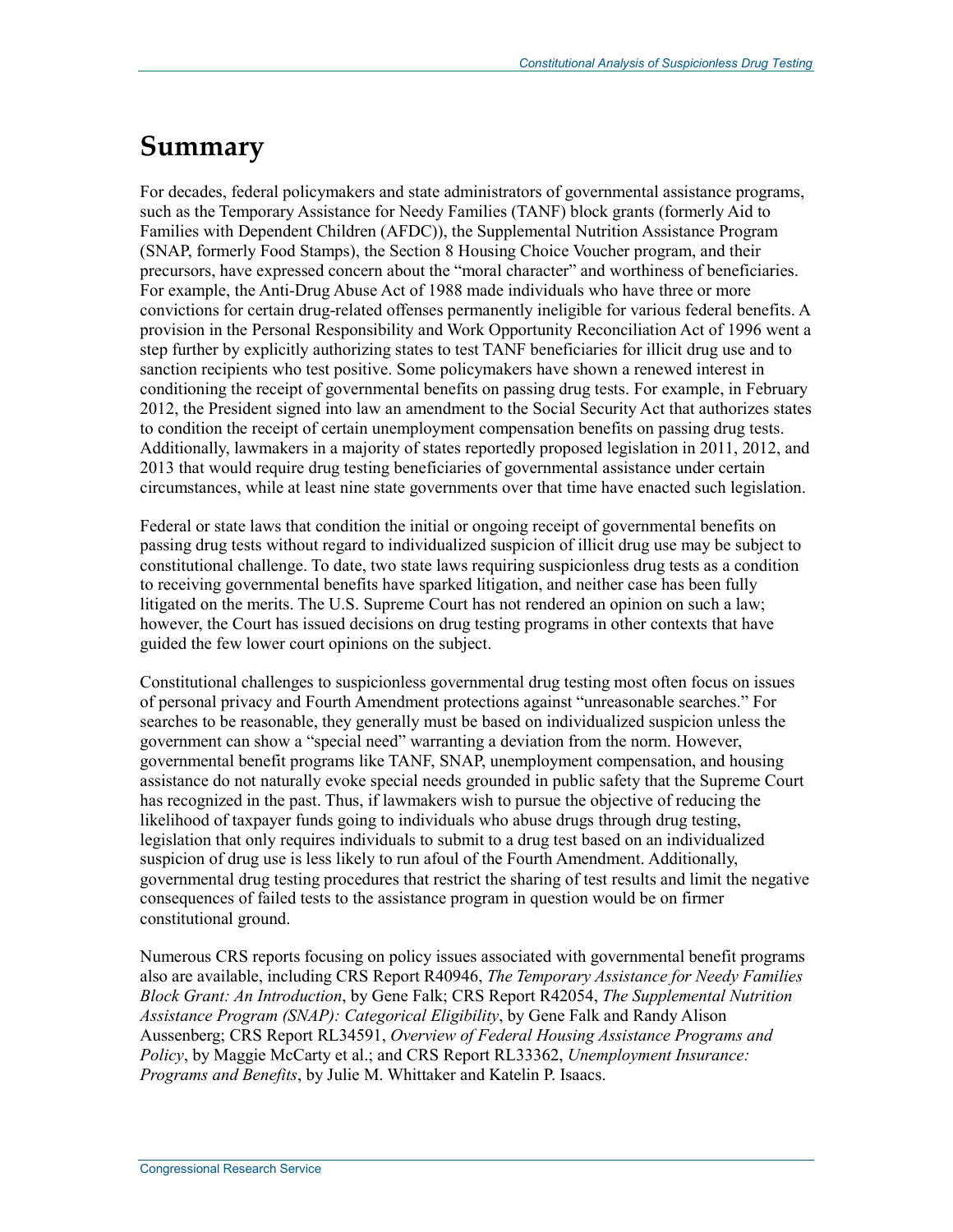## **Contents**

| Board of Education of Independent School District No. 92 of Pottawatomie County v. |  |
|------------------------------------------------------------------------------------|--|
|                                                                                    |  |
|                                                                                    |  |
|                                                                                    |  |
|                                                                                    |  |
|                                                                                    |  |
|                                                                                    |  |
|                                                                                    |  |
|                                                                                    |  |
|                                                                                    |  |

## Contacts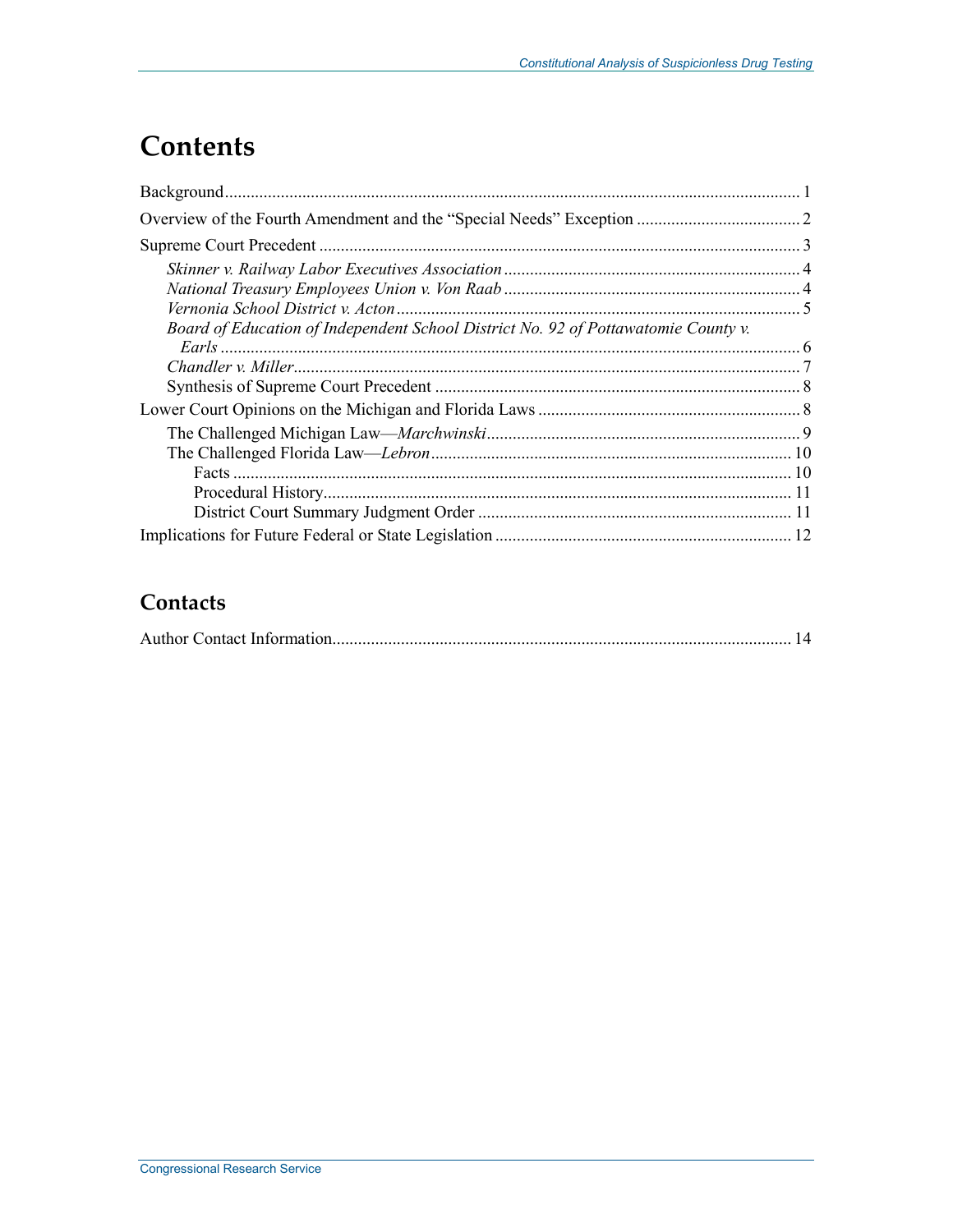## **Background**

For decades, federal policymakers and state administrators of governmental assistance programs, such as the Temporary Assistance for Needy Families (TANF) block grants (formerly Aid to Families with Dependent Children  $(AFDC)$ , the Supplemental Nutrition Assistance Program (SNAP, formerly Food Stamps),<sup>2</sup> the Section 8 Housing Choice Voucher program,<sup>3</sup> and their precursors have expressed concern about the "moral character" and worthiness of beneficiaries.4 Beginning in the 1980s, the federal government imposed restrictions on the receipt of certain governmental benefits for individuals convicted of drug-related crimes as one component of the broader "War on Drugs." For example, the Anti-Drug Abuse Act of 1988<sup>5</sup> made individuals who have three or more convictions for certain drug-related offenses permanently ineligible for various federal benefits.<sup>6</sup> A provision in the Personal Responsibility and Work Opportunity Reconciliation Act of 1996<sup>7</sup> explicitly authorizes states to test TANF beneficiaries for illicit drug use and to sanction recipients who test positive. $8$ 

In part prompted by tight state and federal budgets and increased demand for federal and state governmental assistance resulting from precarious economic conditions, some policymakers have shown a renewed interest in conditioning the receipt of governmental benefits on passing drug tests. For example, in February 2012, the President signed into law an amendment to the Social Security Act that authorizes states to condition the receipt of certain unemployment compensation benefits on passing drug tests.<sup>9</sup> Additionally, lawmakers in a majority of states reportedly

6 This provision has since been amended. See 21 U.S.C. §862a.

 $7$  P.L. 104-193.

1

<sup>9</sup> P.L. 112-96 §2105, the Middle Class Tax Relief and Job Creation Act of 2011. The provision states:

(1) Nothing in this chapter or any other provision of Federal law shall be considered to prevent a State from enacting legislation to provide for-

(A) testing an applicant for unemployment compensation for the unlawful use of controlled substances as a condition for receiving such compensation, if such applicant-

(i) was terminated from employment with the applicant's most recent employer (as defined under the State law) because of the unlawful use of controlled substances; or

(ii) is an individual for whom suitable work (as defined under the State law) is only available in an occupation that regularly conducts drug testing (as determined under regulations issued by the Secretary of Labor); or

(continued...)

<sup>&</sup>lt;sup>1</sup> For more information on TANF, see CRS Report R40946, *The Temporary Assistance for Needy Families Block Grant: An Introduction*, by Gene Falk.

<sup>2</sup> For more information on SNAP, see CRS Report R42054, *The Supplemental Nutrition Assistance Program (SNAP): Categorical Eligibility*, by Gene Falk and Randy Alison Aussenberg

<sup>&</sup>lt;sup>3</sup> For more information on the Section 8 Housing Choice Voucher and other federal housing assistance programs, see CRS Report RL34591, *Overview of Federal Housing Assistance Programs and Policy*, by Maggie McCarty et al.

<sup>4</sup> King v. Smith, 392 U.S. 319, 320-25 (1967) (discussing various eligibility requirements of AFDC welfare program and its precursors that attempted to distinguish between the "worthy" poor and those unworthy of assistance) (holding that an Alabama state regulation that prohibited AFDC assistance to dependent children of a mother who had a sexual relationship with an "able-bodied man" to whom she was not married violated the Social Security Act).

<sup>&</sup>lt;sup>5</sup> P.L. 100-690 §5301.

<sup>8</sup> P.L. 104-193 §902, *codified* at 21 U.S.C. §862b ("Notwithstanding any other provision of law, States shall not be prohibited by the Federal Government from testing welfare recipients for use of controlled substances nor from sanctioning welfare recipients who test positive for use of controlled substances."). This provision, in and of itself, does not raise constitutional concerns because it does not directly impose drug testing; however, state drug testing programs that are implemented pursuant to this authority may be vulnerable to constitutional challenge.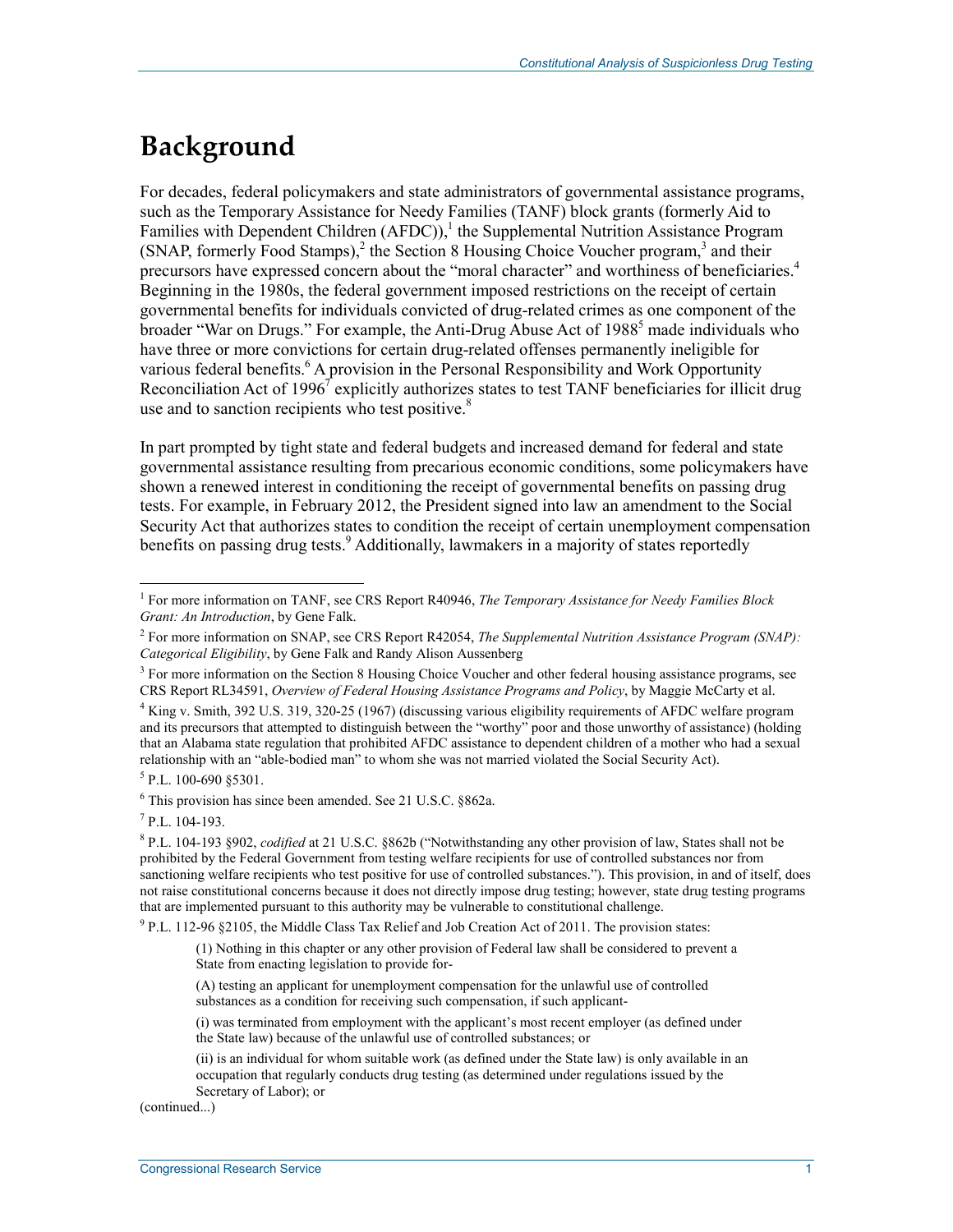proposed legislation in 2011, 2012, and 2013 that would require drug testing beneficiaries of governmental assistance under certain circumstances, while at least nine state governments over that time have enacted such legislation.<sup>10</sup>

Federal or state laws that condition the initial or ongoing receipt of governmental benefits on passing drug tests without regard to individualized suspicion of illicit drug use may be subject to constitutional challenge. Constitutional challenges to suspicionless governmental drug testing most often focus on issues of personal privacy and Fourth Amendment protections against "unreasonable searches." To date, two state laws requiring suspicionless drug tests as a condition to receiving governmental benefits have sparked litigation, and neither case has been fully litigated on the merits.<sup>11</sup> The U.S. Supreme Court has not rendered an opinion on such a law; however, the Court has issued decisions on drug testing programs in other contexts that have guided the few lower court opinions on the subject. These Supreme Court opinions also likely will shape future judicial decisions on the topic.

To effectively evaluate the constitutionality of laws requiring suspicionless drug tests to receive governmental benefits, this report first provides an overview of the Fourth Amendment. It then reviews five Supreme Court decisions that have evaluated government-administered drug testing programs in other contexts and provides an analysis of the preliminary lower court opinions directly on point. The report concludes with a synthesis of the various factors that likely will be important to a future court's assessment of the constitutionality of these laws, which also may guide policymaking on the subject.

## **Overview of the Fourth Amendment and the "Special Needs" Exception**

The Fourth Amendment protects the "right of the people" to be free from "unreasonable searches and seizures" by the government.<sup>12</sup> This constitutional stricture applies to all governmental action, federal, state, and local, by its own force or through the Due Process Clause of the Fourteenth Amendment.<sup>13</sup> Governmental conduct generally will be found to constitute a "search" for Fourth Amendment purposes where it infringes "an expectation of privacy that society is

 $\overline{a}$ 

<sup>(...</sup>continued)

<sup>(</sup>B) denying such compensation to such applicant on the basis of the result of the testing conducted by the State under legislation described in subparagraph (A).

Much like the TANF provision discussed in the *supra* footnote, this amendment to the Social Security Act does not raise constitutional concerns because it does not directly impose drug testing; however, state drug testing programs that are instituted under this authority may be susceptible to Fourth Amendment-based challenges.

<sup>10</sup> National Conference of State Legislatures, *Drug Testing and Public Assistance*, available at http://www.ncsl.org/ issues-research/human-services/drug-testing-and-public-assistance.aspx; *Gov. Perry Signs Drug Screening Legislation*, Office of Gov. Rick Perry, Press Release, June 14, 2013, available at http://governor.state.tx.us/news/press-release/ 18657/.

<sup>&</sup>lt;sup>11</sup> See the "Lower Court Opinions on the Michigan and Florida Laws" section below.

<sup>&</sup>lt;sup>12</sup> U.S. CONST. amend. IV ("The right of the people to be secure in their persons, houses, papers, and effects, against unreasonable searches and seizures, shall not be violated, and no Warrants shall issue, but upon probable cause, supported by Oath or affirmation, and particularly describing the place to be searched, and the persons or things to be seized.").

<sup>13</sup> Mapp v. Ohio, 367 U.S. 643, 655 (1961).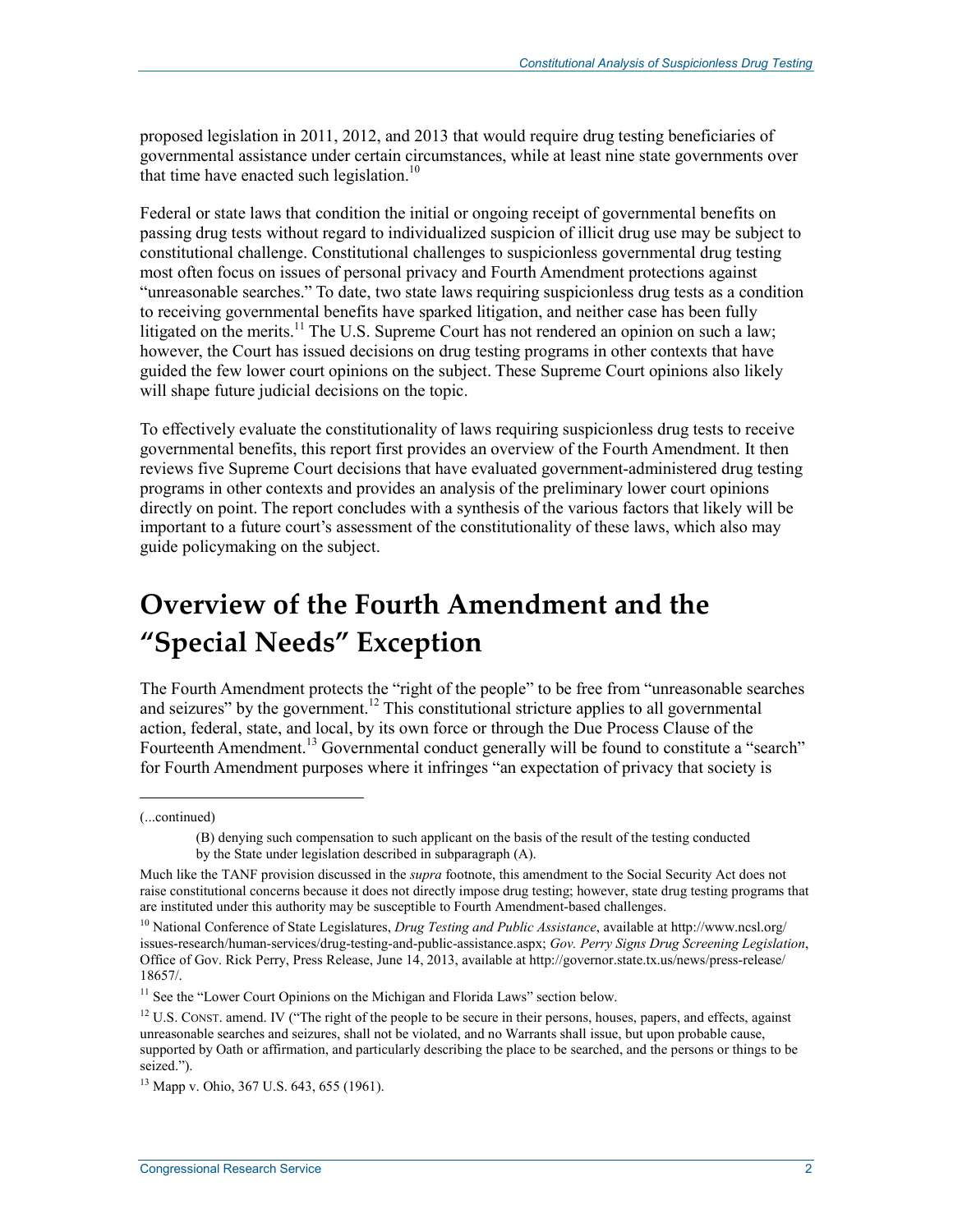prepared to consider reasonable...."<sup>14</sup> The Supreme Court, on a number of occasions, has held that government-administered drug tests are searches under the Fourth Amendment.<sup>15</sup> Therefore, the constitutionality of a law that requires an individual to pass a drug test before he may receive federal benefits likely will turn on whether the drug test is reasonable under the circumstances.<sup>16</sup>

Whether a search is reasonable depends on the nature of the search and its underlying governmental purpose. Reasonableness under the Fourth Amendment generally requires individualized suspicion, which frequently takes the form of a warrant that is based on probable cause.17 However, the Supreme Court has recognized an exception to these general requirements "when special needs, beyond the normal need for law enforcement, make the warrant and probable-cause requirement impracticable,"18 and the government's needs outweigh any "diminished expectation" of privacy invaded by a search.<sup>19</sup> In instances where the government argues that there are special needs to support suspicionless searches, courts determine whether such searches are reasonable under the circumstances by assessing the competing interests of the government conducting the search and the private individuals who are subject to the search.<sup>20</sup>

## **Supreme Court Precedent**

The Supreme Court has assessed the constitutionality of governmental drug testing programs in a number of contexts. Five opinions are especially relevant to the question of whether a mandatory, suspicionless drug test for the receipt of governmental benefits would be considered an unreasonable search under the Fourth Amendment. Each of these decisions, *Skinner v. Railway Labor Executives Association*, <sup>21</sup> *National Treasury Employees Union v. Von Raab*, <sup>22</sup> *Vernonia* 

 $18$  Griffin v. Wisconsin, 483 U.S. 868, 873 (1987) (internal quotations omitted).

<sup>&</sup>lt;sup>14</sup> United States v. Jacobsen, 466 U.S. 109, 113 (1984). The Supreme Court has never held that Fourth Amendment protections extend to purely *private* action. See, e.g., *id*. at 113-14 ("This Court has also consistently construed this protection as proscribing only governmental action; it is wholly inapplicable to a search or seizure, even an unreasonable one, effected by a private individual not acting as an agent of the Government or with the participation or knowledge of any governmental official.") (internal citations and quotations omitted) and Chandler v. Miller, 520 U.S. 305, 323 (1997) ("And we do not speak to drug testing in the private sector, a domain unguarded by Fourth Amendment constraints.").

<sup>15</sup> See, e.g., Bd. of Educ. of Indep. Sch. Dist. No. 92 of Pottawatomie Cnty. v. Earls, 536 U.S. 822 (2002); Chandler v. Miller, 520 U.S. 305 (1997); Vernonia Sch. Dist. v. Acton, 515 U.S. 646 (1995); Nat'l Treasury Emp. Union v. Von Raab, 489 U.S. 656 (1989); and Skinner v. Ry. Labor Exec. Ass'n, 489 U.S. 602 (1989).

 $16$  The constitutionality of such a law also may turn on whether individuals have provided a valid consent to the testing and whether mandatory testing is an unconstitutional condition for the receipt of government benefits. For a discussion of these issues, see *infra* n. 88.

<sup>&</sup>lt;sup>17</sup> *Von Raab*, 489 U.S. at 665 ("While we have often emphasized, and reiterate today, that a search must be supported, as a general matter, by a warrant issued upon probable cause, our decision in [*Skinner v.*] *Railway Labor Executives* reaffirms the longstanding principle that neither a warrant nor probable cause, nor, indeed, any measure of individualized suspicion, is an indispensable component of reasonableness in every circumstance." (internal citations omitted)); *Chandler*, 520 U.S. at 313 ("To be reasonable under the Fourth Amendment, a search ordinarily must be based on individualized suspicion of wrongdoing.").

<sup>19</sup> *Chandler*, 520 U.S. at 313-14.

<sup>&</sup>lt;sup>20</sup> *Id.* at 314 ("When such 'special needs'—concerns other than crime detection—are alleged in justification of a Fourth Amendment intrusion, courts must undertake a context-specific inquiry, examining closely the competing private and public interests advanced by the parties.").

 $21$  489 U.S. 602 (1989).

 $22$  489 U.S. 656 (1989).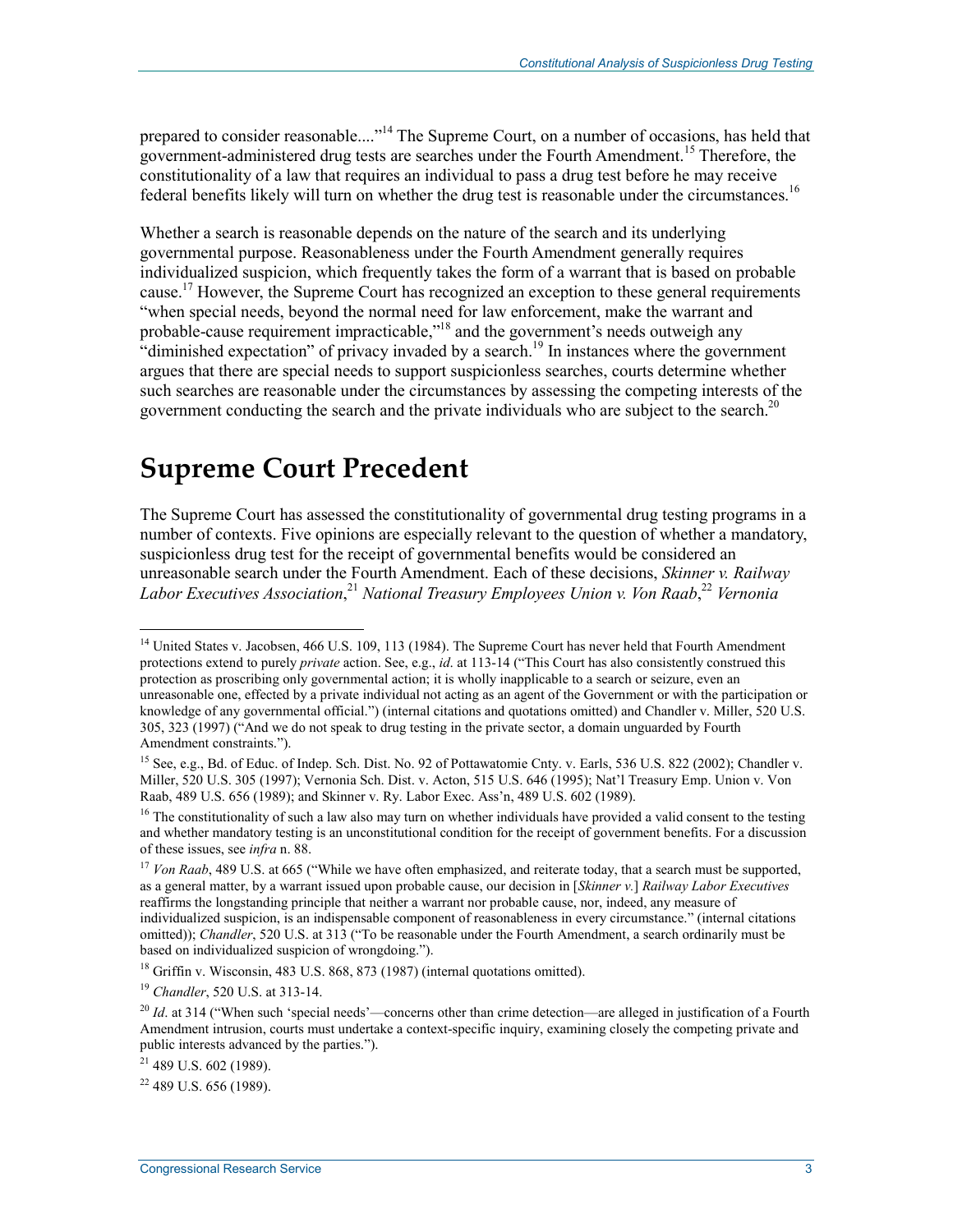*School District v. Acton*, <sup>23</sup> *Board of Education of Independent School District No. 92 of*  Pottawatomie County v. Earls,<sup>24</sup> and Chandler v. Miller,<sup>25</sup> is analyzed in turn.

### *Skinner v. Railway Labor Executives Association*

*Skinner* centered on Federal Railroad Administration (FRA) regulations that required breath, blood, and urine tests of railroad workers involved in train accidents.<sup>26</sup> The Supreme Court held that because "the collection and testing of urine intrudes upon expectations of privacy that society has long recognized as reasonable," FRA testing for drugs and alcohol was a "search" that had to satisfy constitutional standards of reasonableness.<sup>27</sup> However, the "special needs" of railroad safety—for "the traveling public and the employees themselves"—made traditional Fourth Amendment requirements of a warrant and probable cause "impracticable" in this context.<sup>28</sup> Nor was "individualized suspicion" deemed by the majority to be a "constitutional floor" where the intrusion on privacy interests is "minimal" and an "important governmental interest" is at stake.<sup>29</sup> According to the Court, covered rail employees had "expectations of privacy" as to their own physical condition that were "diminished by reasons of their participation in an industry that is regulated pervasively to ensure safety...."<sup>30</sup> In these circumstances, the majority held, it was reasonable to conduct the tests, even in the absence of a warrant or reasonable suspicion that any employee may be impaired. $31$ 

#### *National Treasury Employees Union v. Von Raab*

In the *Von Raab* decision, handed down on the same day as *Skinner*, the Court upheld suspicionless drug testing of U.S. Customs Service personnel who sought transfer or promotion to certain "sensitive" positions—namely positions that require carrying guns or are associated with  $d$ rug interdiction.<sup>32</sup> A drug test was only administered when an employee was conditionally approved for a transfer or promotion to a sensitive position and only with advanced notice by the Customs Service.<sup>33</sup> According to the Court:

the Government's compelling interests in preventing the promotion of drug users to positions where they might endanger the integrity of our Nation's borders or the life of the citizenry outweigh the privacy interests of those who seek promotions to those positions, who enjoy a diminished expectation of privacy by virtue of the special physical and ethical demands of those positions.<sup>34</sup>

<sup>27</sup> *Id.* at 617.

- <sup>29</sup> *Id.* at 624.
- <sup>30</sup> *Id.* at 627.
- $31$  *Id.* at 633.

 $23$  515 U.S. 646 (1995).

 $^{24}$  536 U.S. 822 (2002).

<sup>&</sup>lt;sup>25</sup> 520 U.S. 305 (1997).

<sup>26</sup> *Skinner*, 489 U.S. at 606.

<sup>28</sup> *Id.* at 621, 631.

<sup>32</sup> *Von Raab*, 489 U.S. at 679.

<sup>33</sup> *Id.* at 672.

<sup>34</sup> *Id.* at 679.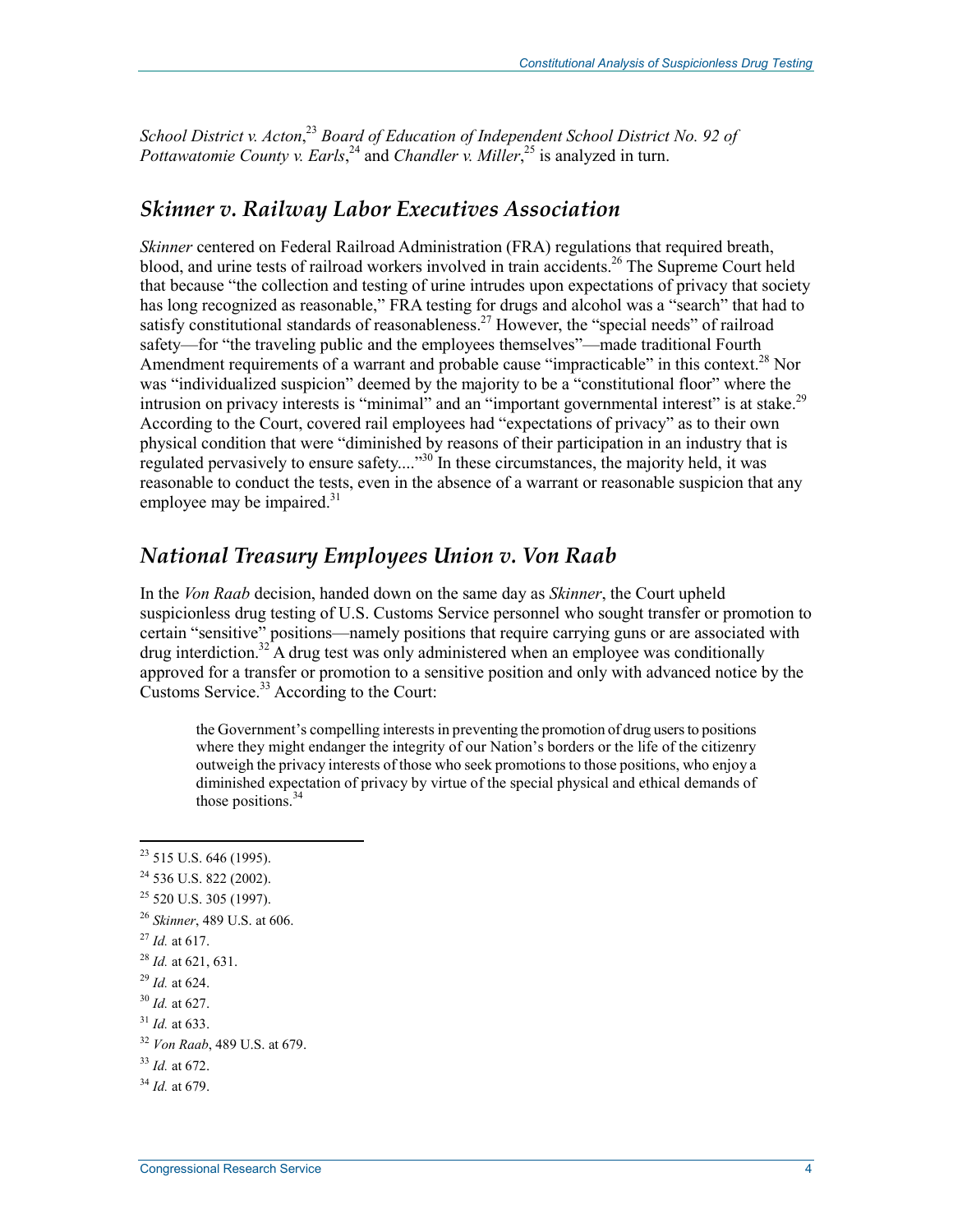Neither the absence of "any perceived drug problem among Customs employees," nor the possibility that "drug users can avoid detection with ease by temporary abstinence," would defeat the program because "the possible harm against which the Government seeks to guard is substantial [and] the need to prevent its occurrence furnishes an ample justification for reasonable searches calculated to advance the Government's goal."<sup>35</sup>

#### *Vernonia School District v. Acton*

In *Vernonia*, the Court first considered the constitutionality of student drug testing in the public schools. At issue was a school district program for random drug testing of high school student athletes, which had been implemented in response to a perceived increase in student drug activity. All student athletes and their parents had to sign forms consenting to testing, which occurred at the start of the season and randomly thereafter for the season's duration. Students who tested positive were given the option of either participating in a drug assistance program or being suspended from athletics for the current and following seasons.<sup>36</sup>

A 6-to-3 majority of the Court upheld the program against Fourth Amendment challenge. The Court noted a prior holding that "'special needs' [] exist in the public school context" where compliance with the traditional probable cause requirement "would undercut the substantial need of teachers and administrators for freedom to maintain order in the schools."<sup>37</sup> Central to the *Vernonia* majority's rationale was the "custodial and tutelary" relationship that is created when children are "committed to the temporary custody of the State as schoolmaster."<sup>38</sup> This relationship, in effect, "permit[s] a degree of supervision and control that could not be exercised over free adults."<sup>39</sup> Students had diminished expectations of privacy by virtue of routinely required medical examinations, a factor compounded in the case of student athletes by insurance requirements, minimum academic standards, and the "communal undress" and general lack of privacy in sports' locker rooms.<sup>40</sup> Because "school sports are not for the bashful," student athletes were found to have a lower expectation of privacy than other students.<sup>41</sup>

Balanced against these diminished privacy interests were the nature of the intrusion and importance of the governmental interests at stake. First, the school district had mitigated actual intrusion by implementing urine collection procedures that simulated conditions "nearly identical to those typically encountered in public restrooms"; by analyzing the urine sample only for presence of illegal drugs—not for other medical information, such as the prevalence of disease or pregnancy; and by insuring that positive test results were not provided to law enforcement officials.<sup>42</sup> Second, school officials had an interest in deterring student drug use as part of their "special responsibility of care and direction" toward students.<sup>43</sup> That interest was magnified in *Vernonia* by judicial findings that, prior to implementation of the program, "a large segment of

<sup>1</sup> <sup>35</sup> *Id.* at 673-75.

<sup>36</sup> *Vernonia*, 515 U.S. at 649-50.

<sup>37</sup> *Id*. at 653 (quoting New Jersey v. T.L.O., 469 U.S. 325, 341 (1989)).

<sup>38</sup> *Id*. at 654.

<sup>39</sup> *Id.* at 654-56.

<sup>40</sup> *Id.* at 657.

<sup>41</sup> *Id*.

<sup>42</sup> *Id.* at 658.

 $^{43}$  *Id.* at 662.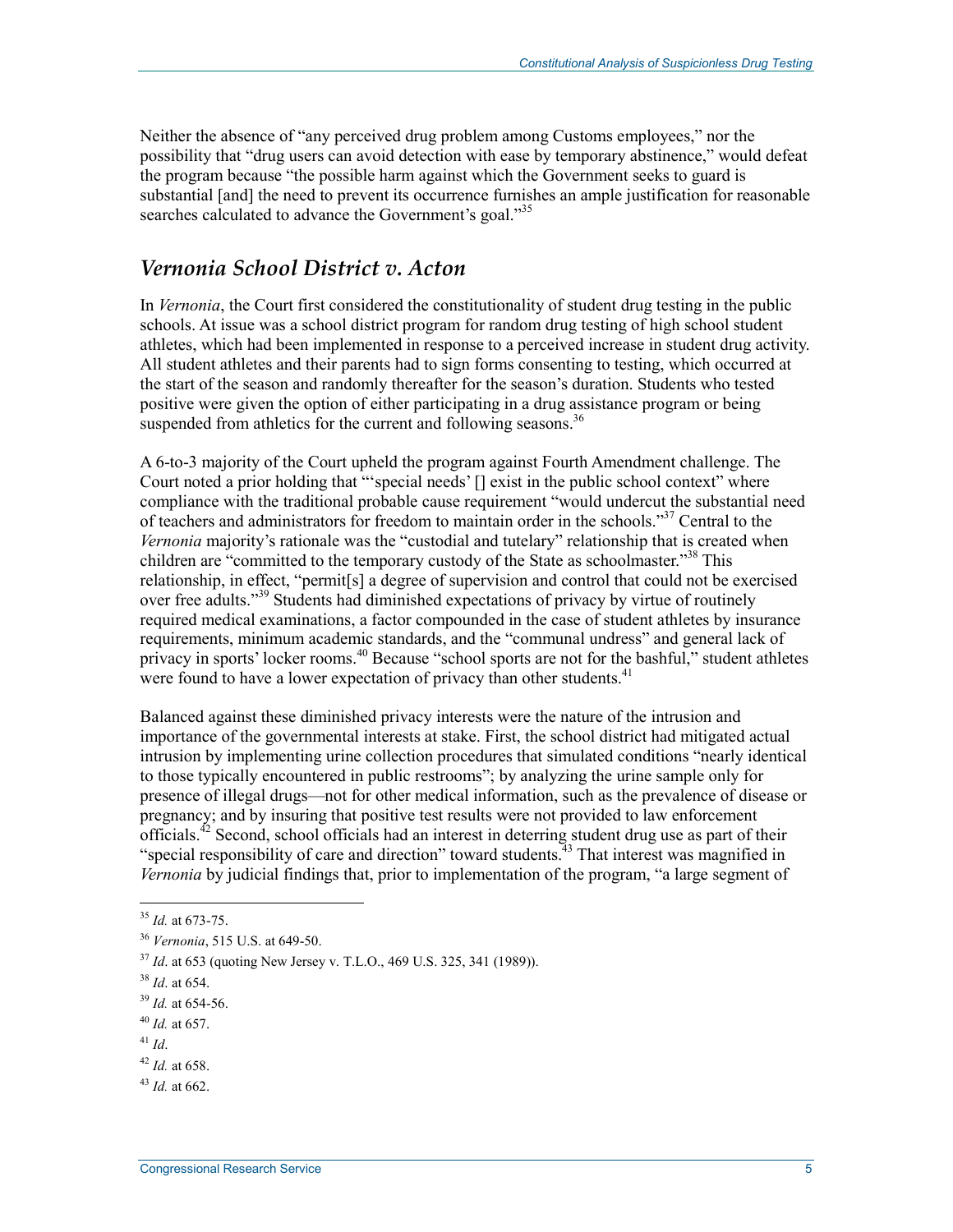the student body, particularly those involved in interscholastic athletics, was in a state of rebellion ... fueled by alcohol and drug abuse...."<sup>44</sup>

Consequently, the Court approved the school district's drug testing policy, reasoning that the Fourth Amendment only requires that government officials adopt reasonable policies, not the least invasive ones available. The majority in *Vernonia*, however, cautioned "against the assumption that suspicionless drug-testing will readily pass muster in other constitutional contexts<sup>",45</sup>

## *Board of Education of Independent School District No. 92 of Pottawatomie County v. Earls*

*Earls* concerned a Tecumseh Public School District policy that required suspicionless drug testing of students wishing to participate "in any extracurricular activity."<sup>46</sup> Such activities included Future Farmers of America, Future Homemakers of America, academic teams, band, chorus, cheerleading, and athletics. Any student who refused to submit to random testing for illegal drugs was barred from all such activities, but was not otherwise subject to penalty or academic sanction. Lindsay Earls challenged the district's policy "as a condition" to her membership in the high school's band, show choir, and academic team. $47$ 

By a 5 to 4 vote, the Court held that the Tecumseh school district's drug testing program was a "reasonable means" of preventing and deterring student drug use and did not violate the Fourth Amendment. The majority, citing *Vernonia*, stated that "this Court has previously held that 'special needs' inhere in the public school context."48 In its role as "guardian and tutor," the majority reasoned, the state has responsibility for the discipline, health, and safety of students whose privacy interests are correspondingly limited and subject to "greater control than those for adults.<sup>549</sup> Moreover, students who participate in extracurricular activities "have a limited expectation of privacy" as they participate in the activities and clubs on a voluntary basis, subject themselves to other intrusions of privacy, and meet official rules for participation.<sup>50</sup> The fact that student athletes in the *Vernonia* case were regularly subjected to physical exams and communal undress was not deemed "essential" to the outcome there.<sup>51</sup> Instead, that decision "depended primarily upon the school's custodial responsibility and authority," which was equally applicable to athletic and nonathletic activities. $52$ 

The testing procedure itself, involving collection of urine samples, chain of custody, and confidentiality of results, was found to be "minimally intrusive" and "virtually identical" to that approved by the Court in *Vernonia*. 53 In particular, the opinion notes test results were kept in

<sup>44</sup> *Id.* at 662-63.

<sup>45</sup> *Id.* at 664-65.

<sup>46</sup> *Earls*, 536 U.S. at 826.

<sup>&</sup>lt;sup>47</sup> *Id.* at 826-27. The plaintiff did not contest the policy as applied to student athletics.

<sup>48</sup> *Id*. at 829-30 (citing *Vernonia*, 515 U.S. at 653 and *T.L.O.*, 469 U.S. at 336-37).

<sup>49</sup> *Id*. at 830-31.

<sup>50</sup> *Id.* at 831-32.

<sup>51</sup> *Id*. at 831.

<sup>52</sup> *Id*.

<sup>53</sup> *Id*. at 832-34.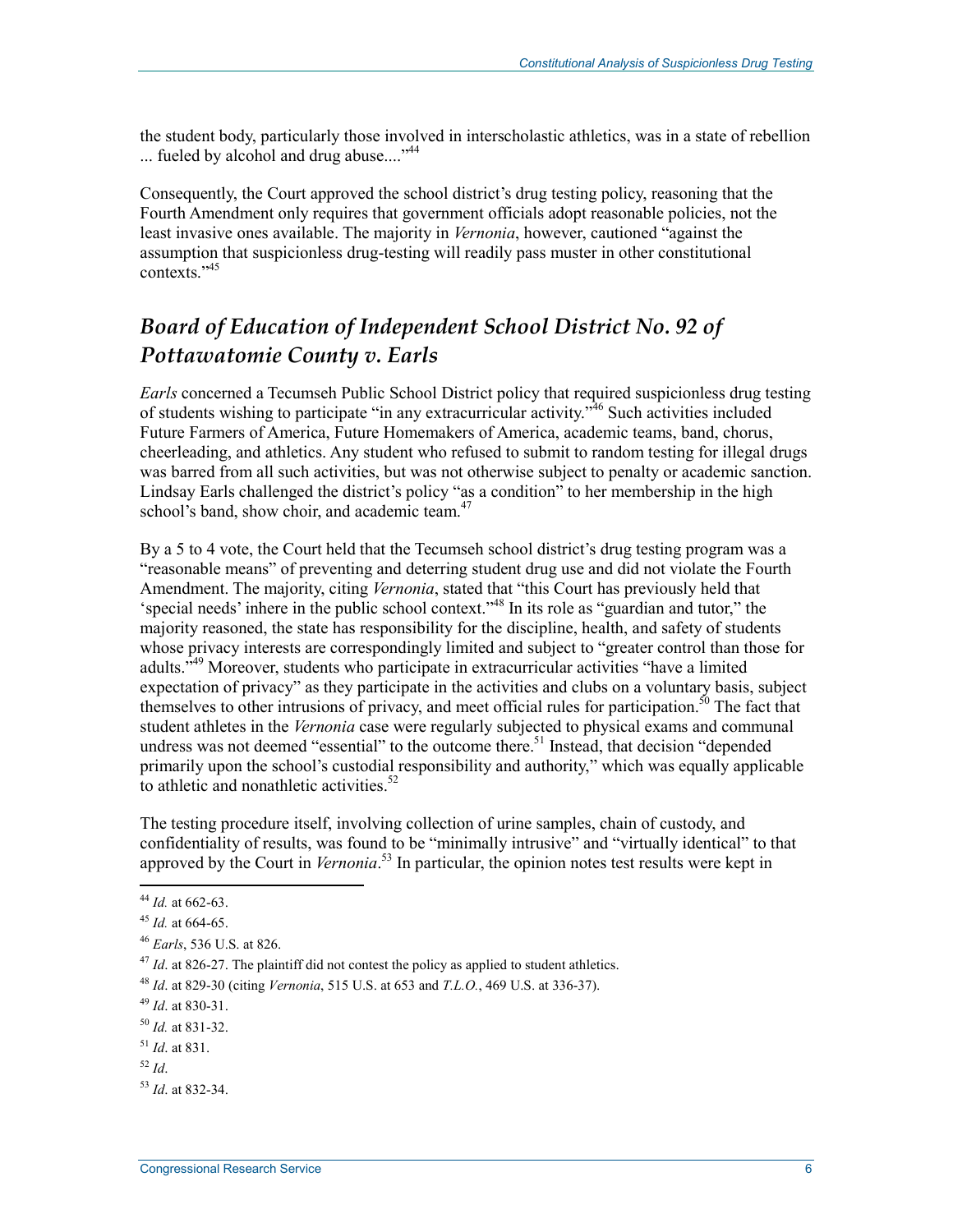separate confidential files only available to school employees with a "need to know," were not disclosed to law enforcement authorities, and carried no disciplinary or academic consequences other than limiting extracurricular participation.54 "Given the minimally intrusive nature of the sample collection and the limited uses to which the test results are put, we conclude that the invasion of students' privacy is not significant."<sup>55</sup>

The majority concluded that neither "individualized suspicion" nor a "demonstrated problem of drug abuse" was a necessary predicate for a student drug testing program, and there is no "threshold level" of drug use that must be satisfied.<sup>56</sup> "Finally, we find that testing students who participate in extracurricular activities is a reasonably effective means of addressing the School District's legitimate concerns in preventing, deterring, and detecting drug use."<sup>57</sup>

#### *Chandler v. Miller*

Conversely, the Court in *Chandler* struck down a 1990 Georgia statute requiring candidates for governor, lieutenant governor, attorney general, the state judiciary, the state legislature, and certain other elective offices to file a certification that they have tested negatively for illegal drug use.<sup>58</sup> The majority opinion noted several factors distinguishing the Georgia law from drug testing requirements upheld in earlier cases. First, there was no "fear or suspicion" of generalized illicit drug use by state elected officials in the law's background that might pose a "concrete danger demanding departure from the Fourth Amendment's main rule."<sup>59</sup> The Court noted that, while not a necessary constitutional prerequisite, evidence of historical drug abuse by the group targeted for testing might "shore up an assertion of special need for a suspicionless general search program."<sup>60</sup>

In addition, the law did not serve as a "credible means" to detect or deter drug abuse by public officials.<sup>61</sup> Since the timing of the test was largely controlled by the candidate rather than the state, legal compliance could be achieved by a mere temporary abstinence.<sup>62</sup> Another "telling difference" between the Georgia case and earlier rulings stemmed from the "relentless scrutiny" to which candidates for public office are subjected, as compared to persons working in less exposed work environments.<sup>63</sup> Any drug abuse by public officials is far more likely to be detected in the ordinary course of events, making suspicionless testing less necessary than in the case of safety-sensitive positions beyond the public view. The Court explained:

We reiterate, too, that where the risk to public safety is substantial and real, blanket suspicionless searches calibrated to the risk may rank as "reasonable"—for example, searches now routine at airports and at entrances to courts and other official buildings. $6\overline{6}$ 

<u>.</u>

<sup>54</sup> *Id*. at 833.

<sup>55</sup> *Id*. at 832-34.

<sup>56</sup> *Id.* at 835-37.

<sup>57</sup> *Id.* at 837.

<sup>58</sup> *Chandler*, 520 U.S. at 322.

<sup>59</sup> *Id.* at 318-19.

<sup>60</sup> *Id.* at 319.

 $^{61}$  *Id*.

<sup>62</sup> *Id.* at 319-20.

<sup>63</sup> *Id.* at 321.

<sup>&</sup>lt;sup>64</sup> *Id.* at 323 (internal citations omitted).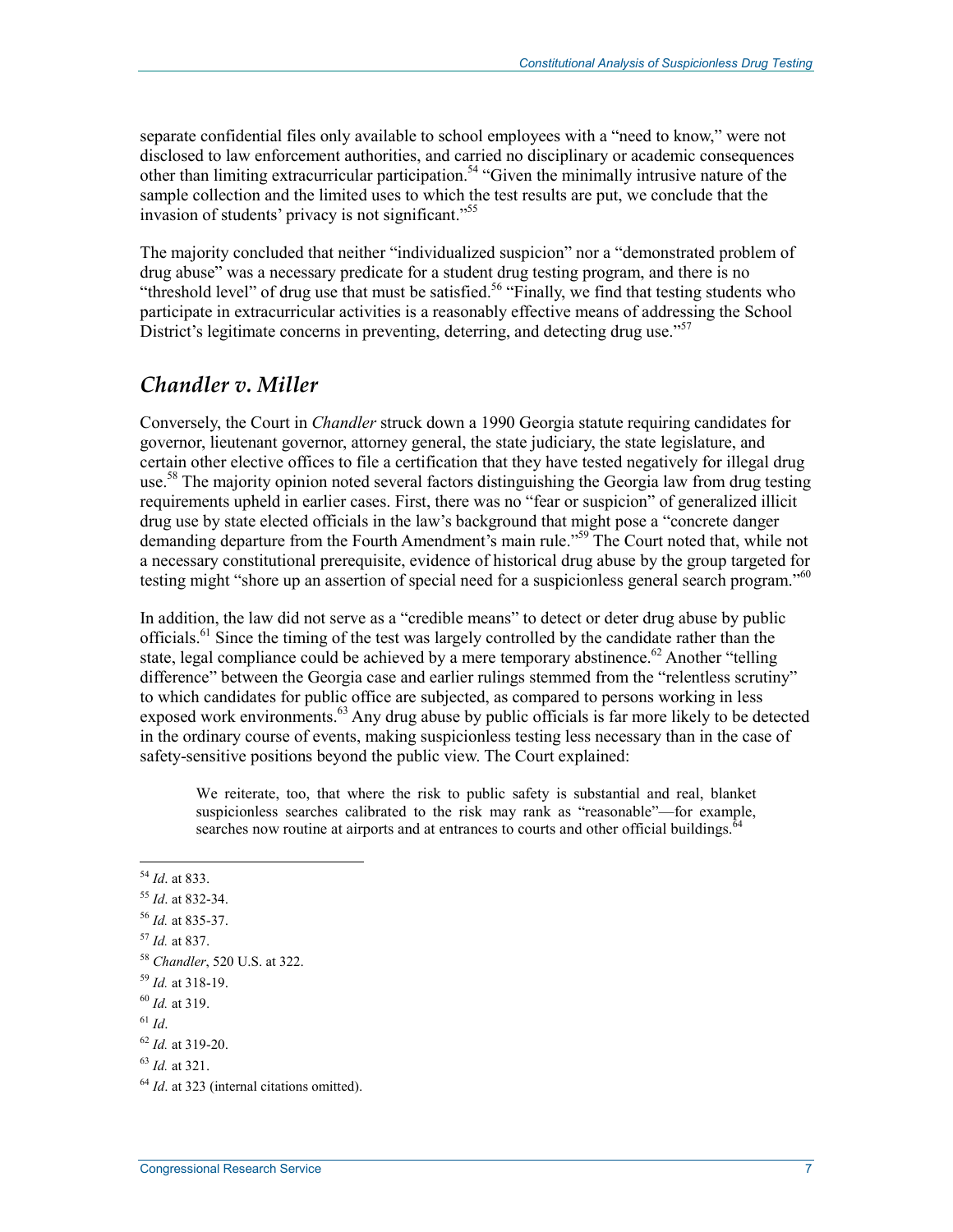The Court went on to stress that searches conducted without individualized suspicion generally must be linked to public safety in order to be reasonable. "But where, as in this case, public safety is not genuinely in jeopardy, the Fourth Amendment precludes the suspicionless search, no matter how conveniently arranged."<sup>65</sup>

### **Synthesis of Supreme Court Precedent**

*Skinner* and *Von Raab* indicate that "compelling" governmental interests in public safety or national security may, in appropriate circumstances, override constitutional objections to testing procedures by employees whose privacy expectations are diminished by the nature of their duties or the workplace scrutiny to which they are otherwise subject. The *Earls* and *Vernonia* rulings show that minors have diminished privacy expectations relative to adults, especially when drug testing is implemented by individuals in a guardian or tutor capacity. Although not dispositive, *Earls*, *Vernonia*, and *Chandler* also illustrate that drug testing programs imposed on a subset of the population that has a "demonstrated problem of drug abuse" may tilt the balancing test in the government's favor, especially if the testing program is designed to effectively address the problem. The extent to which drug test results are shared or kept confidential also may be relevant to a court's review of the competing public and private interests. Drug testing programs that require results to be kept confidential to all but a small group of non-law enforcement officials, are not conducted for criminal law enforcement purposes, and that only minimally impact an individual's life are more likely to be considered reasonable. On the other hand, programs that allow drug test results to be shared, especially with law enforcement, or that otherwise have the potential to negatively impact multiple or significant aspects of an individual's life, may be less likely to be considered reasonable.

## **Lower Court Opinions on the Michigan and Florida Laws**

Two state laws that established mandatory, suspicionless drug testing programs as a condition to receiving TANF benefits have been challenged on Fourth Amendment grounds. The federal district court ruling in *Marchwinski v. Howard*,<sup>66</sup> which was affirmed by the U.S. Court of Appeals for the Sixth Circuit (Sixth Circuit) as a result of an evenly divided *en banc* panel,<sup>67</sup> involved a Michigan program that began in the late 1990s. This decision was delivered at the preliminary stages of litigation and was not based on a complete evidentiary record. The other

<sup>1</sup> <sup>65</sup> *Id*.

<sup>66</sup> Marchwinski v. Howard, 113 F. Supp. 2d 1134 (E.D. Mich. 2000). A unanimous three-judge panel decision of the Sixth Circuit Court of Appeals (Marchwinski v. Howard, 309 F.3d 330 (2002)) was vacated when the appellate court granted a motion to rehear the case *en banc*. Marchwinski v. Howard, 319 F.3d 258 ( $6<sup>th</sup>$  Cir. 2003). The vacated threejudge panel decision would have reversed the district court's grant of a preliminary injunction because the lower court "applied an erroneous legal standard" by "holding that only a public safety concern can qualify as a 'special need'" and because "the evidence in the case at hand establishes that Michigan's special need does encompass public safety concerns, as well as other needs beyond the normal need for law enforcement." Marchwinski v. Howard, 309 F.3d 330 (2002) (*vacated*) (internal quotations omitted).

 $67$  Marchwinski v. Howard, 60 Fed. App'x 601 ( $6<sup>th</sup>$  Cir. 2003) (affirming the district court judgment in accordance with *Stupak-Thrall v. United States*, 89 F.3d 1269 (6th Cir. 1996), because a 12-member *en banc* panel of appellate judges was evenly split, with six judges wanting to affirm and six judges wanting to reverse the district court's opinion).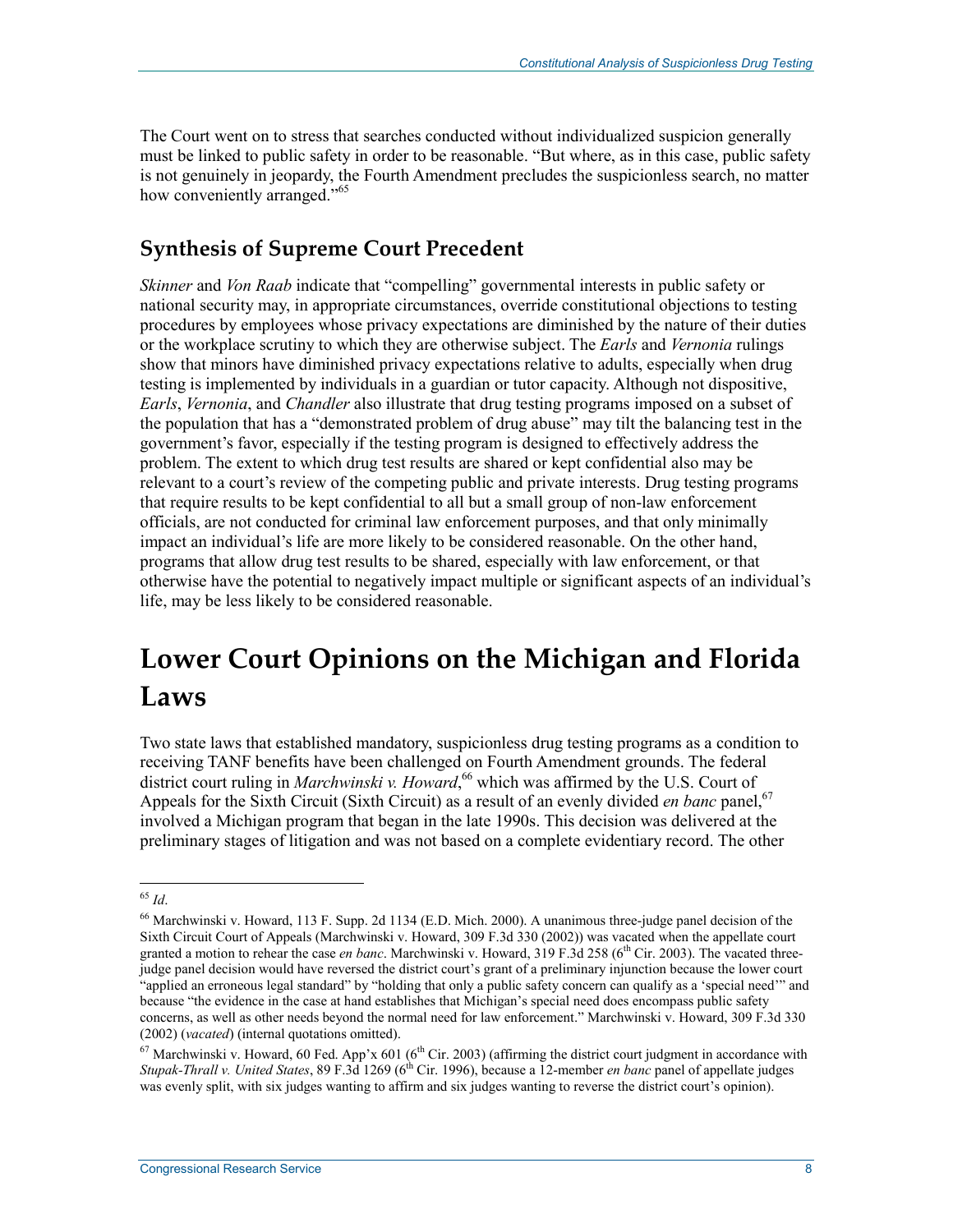ruling, Lebron v. Secretary, Florida Department of Children and Families,<sup>68</sup> is part of ongoing litigation regarding a program instituted pursuant to Florida law. Future courts that review similar drug testing programs may look to these decisions for guidance, and they may be useful for lawmakers reviewing proposed legislation that requires individuals to pass drug tests in order to qualify for or maintain governmental benefits.

### **The Challenged Michigan Law—***Marchwinski*

*Marchwinski* concerned Michigan Compiled Laws Section 400.57*l*, which imposed a pilot drug testing component to Michigan's Family Independence Program (FIP). Under the FIP program, individuals would have to submit a urine sample for testing as part of the TANF application process. The applications of those who refused to submit to the test would be denied. Individuals who tested positive for illicit drugs would have to participate in a substance abuse assessment and, potentially, would have to comply with a substance abuse treatment plan. Those who failed to comply with a treatment plan and could not show good cause would have their applications denied. Additionally, individuals who were already receiving TANF benefits would be subject to random drug tests. Active participants who tested positive for drug use or failed to adhere to the random drug testing requirements would have their benefits reduced and possibly terminated.<sup>69</sup>

Several individuals who would be subject to the FIP drug testing program filed suit, seeking a preliminary injunction to prevent the implementation of the program because it would violate their Fourth Amendment rights. The court granted the preliminary injunction, which, among other factors, required a finding that the plaintiffs would likely succeed on the merits of their constitutional claims.<sup>70</sup>

The district court in *Marchwinski* stated that "the *Chandler* Court made clear that suspicionless drug testing is unconstitutional if there is no showing of a special need, and that the special need must be grounded in public safety."<sup>71</sup> According to the court, the state's "primary justification ... for instituting mandatory drug testing is to move more families from welfare to work."<sup>72</sup> This worthy legislative objective, however, is not "a special need grounded in public safety" that would justify a suspicionless search, in the view of the court.<sup>73</sup> The court also was unmoved by the state's argument that the drug testing served a special need of reducing child abuse and neglect. Upon an examination of the programs' express legislative purposes, the court found that neither TANF nor FIP was designed specifically to address child abuse and neglect. Therefore, "... the State's financial assistance to parents for the care of their minor children through the FIP

<u>.</u>

<sup>68</sup> Case No. 6:11-cv-1473-MSS-DAB, Order Granting Plaintiff's Motion for Summary Judgment (M.D. Fla. 2013), available at https://s3.amazonaws.com/s3.documentcloud.org/documents/1001068/court-bans-tanf-drug-testing.pdf (hereinafter, *Lebron*, Summary Judgment). See also, Case No. 11-15258, Appeal from the U.S. Dist. Ct. M.D. Fla. (11th Cir. 2013), available at http://www.ca11.uscourts.gov/opinions/ops/201115258.pdf (hereinafter, *Lebron*, Affirmation of Preliminary Injunction) (affirming Lebron v. Wilkins, Docket No. 6:11-cv-01473-Orl-35DAB, Order Granting Motion for Preliminary Injunction (M.D. Fla. 2011), available at http://www.aclufl.org/pdfs/2011-10-24-ACLUTanfOrder.pdf (hereinafter, *Lebron*, Preliminary Injunction)).

<sup>69</sup> *Marchwinski*, 113 F. Supp.2d at 1136-37.

 $^{70}$  *Id.* at 1137. Other factors that the court weighed were "the probability that granting the injunction will cause substantial harm to others; and [] whether the public interest is advanced by the issuance of the injunction." *Id*.

<sup>71</sup> *Id*. at 1143.

<sup>72</sup> *Id*. at 1140.

<sup>73</sup> *Id*.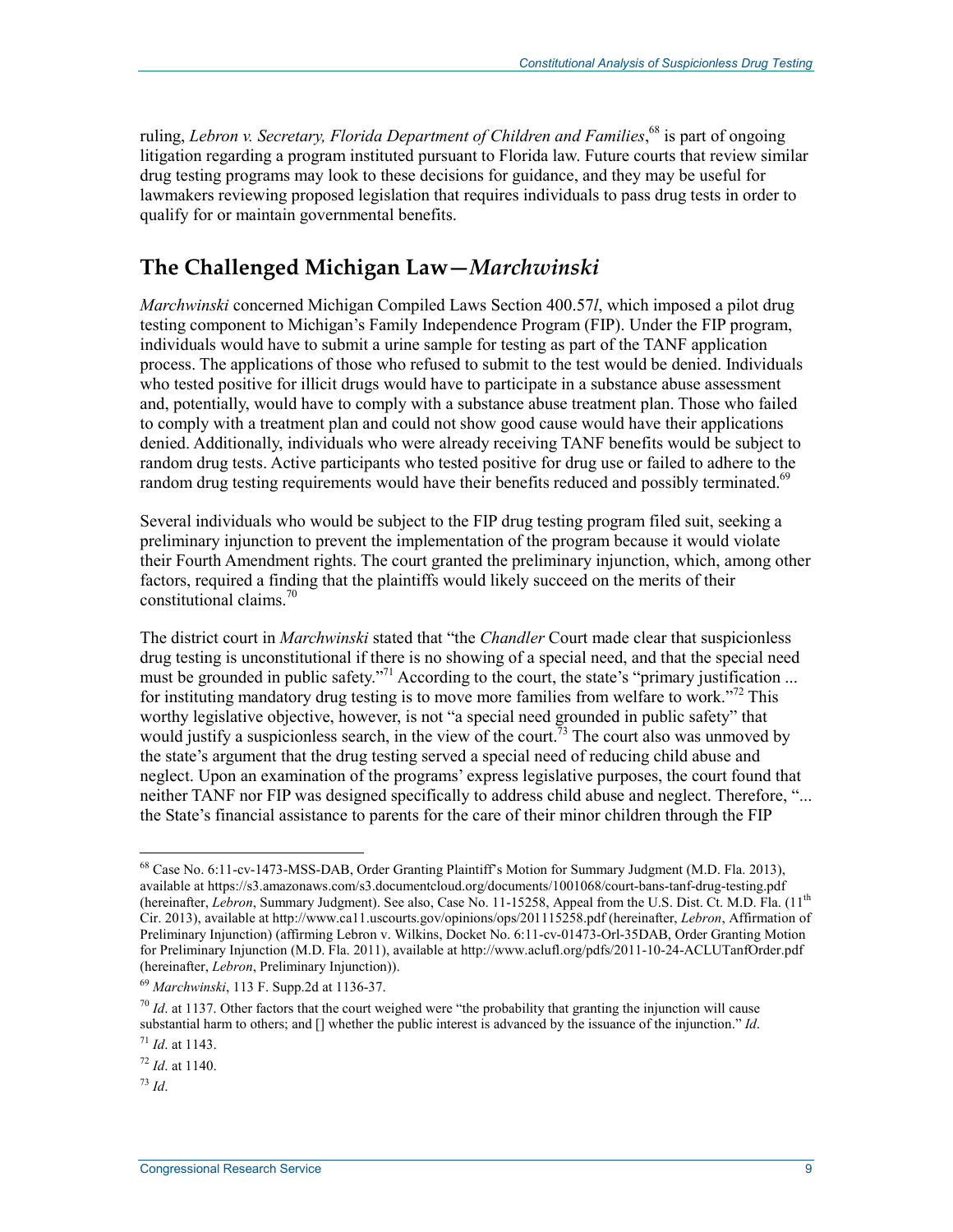cannot be used to regulate the parents in a manner that erodes their privacy rights in order to further goals that are unrelated to the FIP."<sup>74</sup> Further, allowing the state to conduct suspicionless drug tests in this context would provide a justification for conducting suspicionless drug tests of all parents of children who receive governmental benefits of any kind, such as student loans and a public education, which "would set a dangerous precedent."75 Thus, the court concluded that the "Plaintiffs have established a strong likelihood of succeeding on the merits of their Fourth Amendment claim."<sup>76</sup>

The case did not progress because the FIP administrators, as part of a settlement with the American Civil Liberties Union (ACLU), which represented the plaintiff, agreed to modify the program so that tests would be conducted only when "there is a reasonable suspicion that [a] recipient is using drugs."<sup>77</sup>

### **The Challenged Florida Law—***Lebron*

#### **Facts**

The *Lebron* case involves Florida Statute Section 414.0652, enacted on May 31, 2011, which requires all new TANF applicants to submit to a drug test and all current beneficiaries to be subject to random drug testing as a condition to receiving benefits.<sup>78</sup> The up-front cost of the drug test must be born by the applicant/recipient; however, individuals whose results are negative for illicit drugs will be reimbursed for the cost of the test using TANF funds. Although the statute does not require it, individuals must disclose information about all prescription and over-thecounter medications they use to avoid false-positive results for illicit drugs. Individuals who test positive are barred from receiving benefits for one year unless they complete a substance abuse treatment class and pass another drug test, at which point they may regain eligibility in six months. Applicants must pay for both the treatment programs and the additional drug tests, and those costs will not be reimbursed by the state.<sup>79</sup> The children of any applicant who failed a drug test may receive TANF benefits through another adult, called a "protective payee," if that adult passes a drug test and otherwise is approved by Florida's Department of Children and Families  $[$ DCF $]$ .<sup>80</sup>

<sup>74</sup> *Id*. at 1141-42.

<sup>&</sup>lt;sup>75</sup> *Id.* at 1142. The court also disagreed with the state's argument "that the voluntary nature of applying for welfare benefits diminishes the applicants [*sic*] expectation of privacy," arguing that *Chandler* "involved an even more voluntary activity...run[ning] for public office," and in that case, the Supreme Court made clear that the drug tests were unconstitutional searches. *Id*. at 1143.

<sup>76</sup> *Id*. at 1143.

<sup>77</sup> See *Settlement Reached In Lawsuit Over Mandatory Drug Testing of Welfare Recipients*, Am. Civil Liberties Union Press Release, Dec. 18, 2003, available at http://www.aclumich.org/issues/search-and-seizure/2003-12/1044.

<sup>78</sup> *Lebron*, Summary Judgment at 5.

<sup>79</sup> *Id*. at 5-6.

<sup>80</sup> *Id*. at 6-7. Originally, the results of positive drug tests were shared with the Florida Abuse Hotline, which triggers a referral to the Florida Safe Families Network database. Information in the Florida Safe Families Network database is available to law enforcement officials. Additionally, information provided to the Florida Abuse Hotline may be disclosed to both law enforcement officials and state attorneys who work on child abuse cases. However, the state, through administrative rulemaking that went into effect in March 2012, barred the sharing of information with law enforcement and referrals to the Florida Abuse Hotline in response to the federal district court's preliminary injunction order. *Id*. 6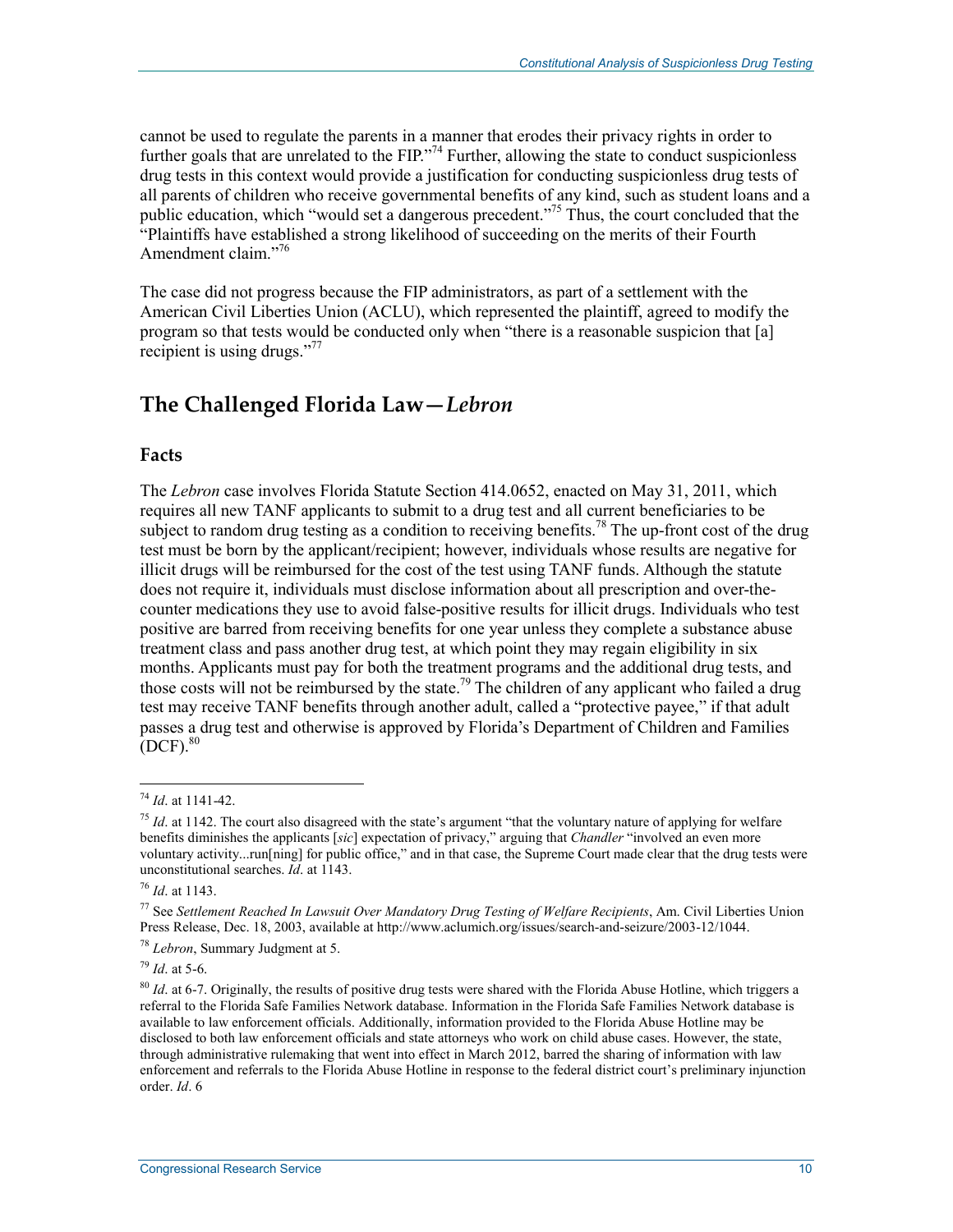#### **Procedural History**

An applicant, who met all eligibility requirements for TANF benefits except that he refused to submit to a drug test, filed a motion with a federal district court seeking a preliminary injunction of the enforcement of the drug testing requirements of the Florida law because it violates his Fourth Amendment protections against unreasonable searches.<sup>81</sup> The court granted the motion until the matter could be fully litigated, finding that the plaintiff "has a substantial likelihood of success on the merits" of his Fourth Amendment claims. $82$ 

The state appealed the district court's preliminary injunction order to the U.S. Court of Appeals for the Eleventh Circuit (Eleventh Circuit). Citing the same Supreme Court precedents and following similar legal reasoning, the Eleventh Circuit affirmed the district court's order imposing a preliminary injunction against implementation of the drug testing program.<sup>83</sup>

While the parties awaited the Eleventh Circuit's preliminary injunction ruling, they each filed a motion for summary judgment with the district court. Although they were given the opportunity by the court, neither party submitted supplemental memoranda to take into account the Eleventh Circuit's affirmation of the preliminary injunction order.<sup>84</sup>

#### **District Court Summary Judgment Order**

The district court granted the plaintiff's motion for summary judgment, which required a finding that "there is no general issue of material fact" between the parties and that the plaintiff "is entitled to judgment as a matter of law" in spite of reviewing the evidence "in the light most favorable to [the state]."<sup>85</sup> In granting the motion, the court held that Florida's TANF drug testing statute is unconstitutional and may not be enforced.<sup>86</sup>

The district court, citing *Skinner*, *Von Raab*, *Chandler*, *Vernonia*, *Earls*, and the Eleventh Circuit's affirmation of the preliminary injunction order, found that the drug tests in question represent Fourth Amendment searches $^{87}$  and the state had failed to show a valid "special need" for testing TANF recipients justifying a deviation from the Fourth Amendment's traditional requirement of individualized suspicion.<sup>88</sup>

<u>.</u>

<sup>87</sup> *Id*. at 10-11.

<sup>81</sup> *Lebron*, Preliminary Injunction at 2.

<sup>82</sup> *Id*. at 34.

<sup>83</sup> *Id*. at 30-31. The state petitioned the Eleventh Circuit for a rehearing *en banc* but that petition was denied. *Lebron*, Summary Judgment at 3.

<sup>84</sup> *Lebron*, Summary Judgment at 3.

<sup>85</sup> *Id*. at 1 and 8.

<sup>86</sup> *Id*. at 9.

<sup>&</sup>lt;sup>88</sup> *Id.* at 10-13. In addition to arguing that there were "special needs" to justify the drug tests, the state also contended that the drug tests were not searches for the purposes of the Fourth Amendment because an individual would only be tested with the consent of the beneficiary—"if there is no consent to the testing, there is no drug test and, thus, no search." *Id.* at 28. The district court disagreed, stating that "the Supreme Court has always applied the same special needs analysis even when it was shown that the affected population has the option to consent to the drug tests," while also holding that rather than "consent," what was at play in this context was a "submission to authority." *Id*. at 28-29.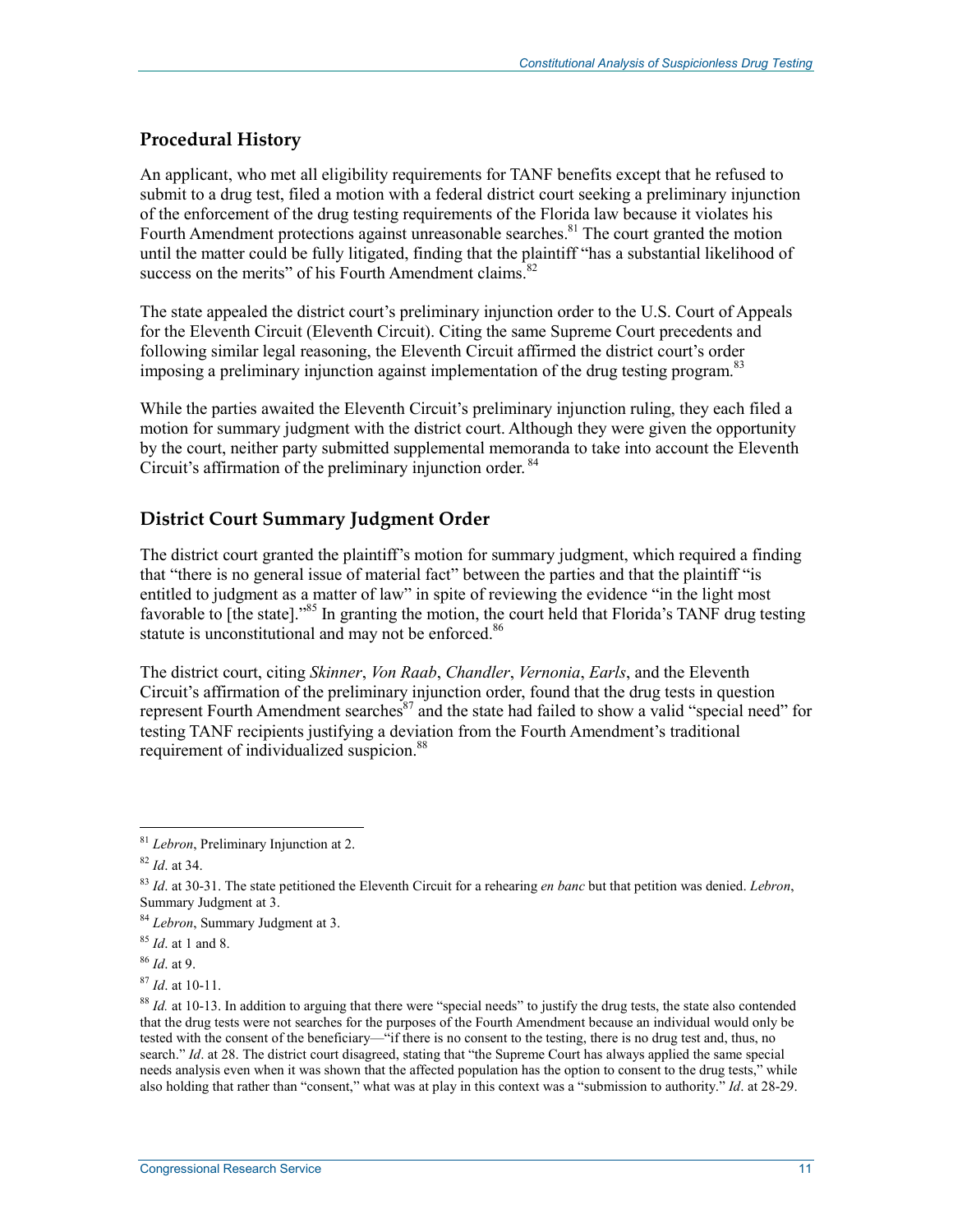The district court, quoting the Eleventh Circuit's order, determined that Supreme Court precedent acknowledges only two "special needs" in which government-imposed, suspicionless drug testing are permissible: where there is "the specific risk to public safety by employees engaged in inherently dangerous jobs and the protection of children entrusted to the public school system's care and tutelage."<sup>89</sup> Instead of contending that its TANF drug testing program was designed to address either of these "special needs," the state argued that the testing was necessary because drug use by beneficiaries would undermine the purpose of TANF.<sup>90</sup> While the state may have an interest in encouraging family stability and helping TANF beneficiaries gain employment, those goals do not amount to "special needs" that the Supreme Court has recognized as justifying the circumvention of traditional Fourth Amendment protections.<sup>91</sup> Consequently, the court held that the Florida statute violates the Fourth Amendment.

## **Implications for Future Federal or State Legislation**

Based on the case law analyzed above, state or federal laws that require drug tests as a condition of receiving governmental benefits without regard to an individualized suspicion of illicit drug use may be subject to constitutional challenge. Drug tests historically have been considered searches for the purposes of the Fourth Amendment. For searches to be reasonable, they generally must be based on individualized suspicion unless the government can show a special need warranting a deviation from the norm. However, governmental benefit programs like TANF, SNAP, unemployment compensation, and housing assistance do not naturally evoke the special needs that the Supreme Court has recognized in the past.

The implementation of governmental assistance programs and the receipt of their benefits do not raise similar public safety concerns as those at issue in *Skinner* and *Von Raab*. In implementing these programs, the government also does not clearly act as tutor or guardian for minors, as the Court considered important in *Earls* and *Vernonia*. Finally, the evidence, at least thus far, in *Lebron* has failed to show a pervasive drug problem in the subset of the population subjected to suspicionless testing that strengthened the government's interests in *Earls* and *Vernonia*. Thus, if lawmakers wish to pursue the objective of reducing the likelihood of taxpayer funds going to individuals who abuse drugs through drug testing, legislation is less likely to run afoul of the Fourth Amendment<sup>92</sup> if it only requires individuals to submit to a drug test based on an

<sup>89</sup> *Id*. at 12.

 $90$  The court further concluded "[b]ecause the State has failed to meet the threshold requirement of establishing a substantial special need, the Court need not weigh any competing individual and governmental interests in this case." *Id*. at 28.

<sup>&</sup>lt;sup>91</sup> *Id.* at 16-17. While "the Court's analysis as to the constitutionality of the statute should end there," the state, without citing a single legal precedent in support, argued that "evidence of drug use within the Florida TANF population would, in and of itself, suffice to establish a special need for suspicionless, mandatory drug testing of that entire population." *Id.* at 17-18. Although the district court doubted the constitutionality of this argument, even assuming that it did pass constitutional muster, the state failed to produce evidence to support its argument. *Id*. at 17-28. The court explained:

In sum, there simply is no competent evidence offered on this record of the sort of pervasive drug problem the State envisioned in the promulgation of this statute. Hence, even if the State intended to hinge its demanded exception to the Fourth Amendment on this thin reed, a proposition the Eleventh Circuit already strongly cautioned against, it has failed to make the evidentiary showing that would be required.

*Id.* at 28 (internal citations omitted).

 $92$  But see *Earls*, 536 U.S. at 837 ("In this context, the Fourth Amendment does not require a finding of individualized suspicion, and we decline to impose such a requirement on schools attempting to prevent and detect drug use by (continued...)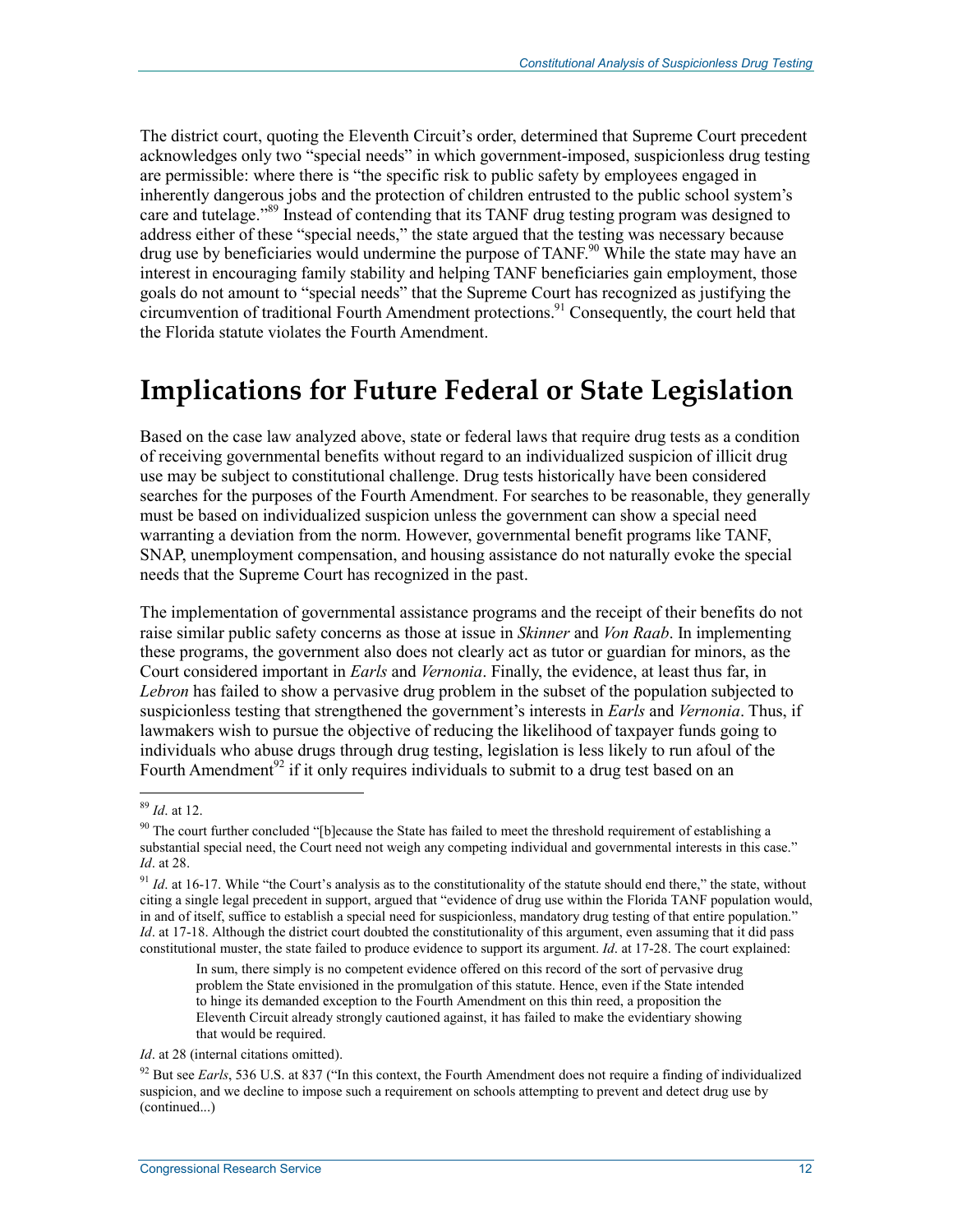individualized suspicion of drug use, for example by providing that only those TANF applicants for which administrators have a "reasonable cause to believe" use illegal drugs be drug tested.<sup>93</sup>

Additionally, the way drug testing programs are implemented can affect a court's constitutional analysis of the program. For instance, until a subsequent administrative rulemaking promulgated in response to issues raised in the district court's preliminary injunction order,  $94$  Florida's Section 414.0652 program required positive drug test results to be shared with government officials outside of the TANF program, such that the information ultimately could be made available to law enforcement officials. This information sharing increased the level of intrusion into the privacy interests of TANF applicants more than if the results were kept confidential to all but the administrators of the TANF program. As a result, prior to the administrative rulemaking, applicants who failed drug tests under the Florida program also could have been subject to criminal drug investigations or investigations of child abuse, in addition to losing their TANF benefits. In contrast, the testing programs that complied with the Fourth Amendment at issue in *Von Raab*, *Earls*, and *Vernonia* limited the number of people who had access to the test results, prohibited the results from being passed to law enforcement officials, and restricted the negative consequences of failing a drug test to the specific activities the testing was designed to address (e.g., school extracurricular activities). Although they may not have been determinative, these factors reduced the privacy intrusion of the plaintiffs and seem to have played a role in the Court's balancing test evaluation. Therefore, governmental drug testing procedures that restrict

1

93 For example, Florida implemented a "Demonstration Project" in accordance with a state law enacted in 1998. The law required Florida's DCF to conduct an empirical study to determine if "individuals who apply for temporary cash assistance or services under the state's welfare program are likely to abuse drugs," and if "such abuse affects employment and earnings and use of social service benefits." *Lebron*, Preliminary Injunction at 4 (citing Fla. Stat. §414.70(1) (1998) (repealed 2004)). Although it was never challenged in the courts, the drug testing component of Florida's Demonstration Project raised fewer constitutional concerns, in part, because individuals were only tested after administrators determined there was reason to believe the individual abused drugs based on a minimally intrusive written screening. *Id*.

It should be noted that, even if the statutory language explicitly limits drug tests to instances in which there is "reasonable suspicion" of illicit drug use, the law could still be implemented in an unconstitutional way. Also, while the Demonstration Project may have raised fewer constitutional concerns, the empirical study of the project suggested that it may not have served its legislative objectives. The DCF report explained:

Secondly, the findings suggest that states may not need to test for drug use among welfare beneficiaries. Evidence from the Florida demonstration project showed very little difference between drug users and non-users on a variety of dimensions. Users were employed at about the same rate as were non-users, earned approximately the same amount of money as those who were drug free and did not require substantially different levels of governmental assistance. If there are no behavioral differences between drug users and non-users and if drug users do not require the expenditure of additional public funds, then policymakers are free to concentrate on other elements of welfare policy and to avoid divisive, philosophy-laden debates.

*Id*. at 7.

94 See *supra* n. 80.

<sup>(...</sup>continued)

students. Moreover, we question whether testing based on individualized suspicion in fact would be less intrusive. Such a regime would place an additional burden on public school teachers who are already tasked with the difficult job of maintaining order and discipline. A program of individualized suspicion might unfairly target members of unpopular groups. The fear of lawsuits resulting from such targeted searches may chill enforcement of the program, rendering it ineffective in combating drug use.") (internal citations omitted); *Vernonia*, 515 U.S. at 663-664. These dicta seem to be limited to the context of drug testing minors in public schools.

First, [the findings] emphasize the difficulty of determining the extent of drug use among welfare beneficiaries. Any test utilized for this purpose is likely to provide, at best, an estimate of these numbers. Such estimates are suitable only for planning purposes and not for sanctioning.